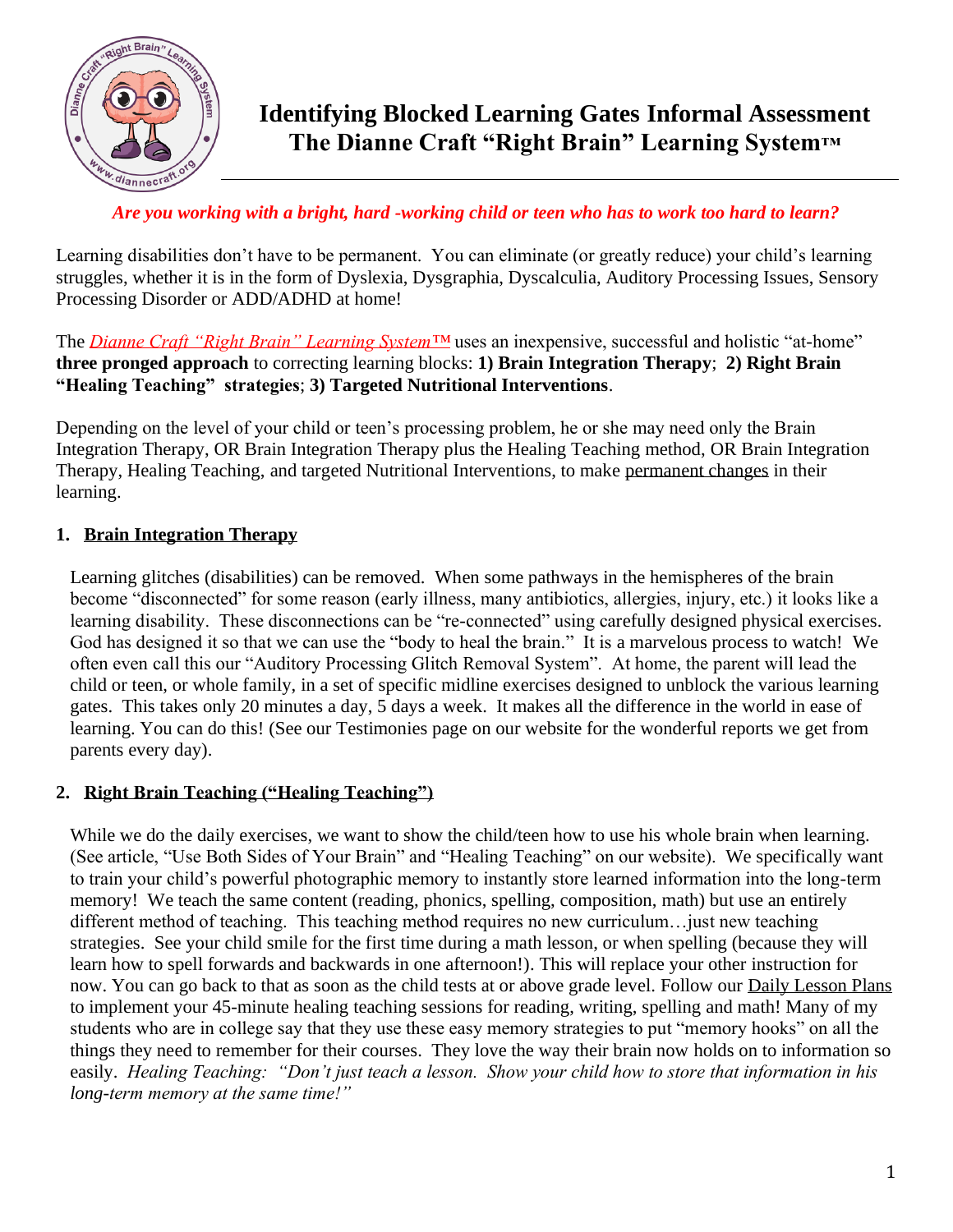## **3. Targeted Nutritional Strategies**

Dr. Sydney Walker, III, MD., pediatrician says that, "Children act how they feel." In other words, is it "character or chemistry?" Many parents have found that they can change attention and behavior issues quickly with simple nutritional interventions. While you are doing Brain Integration Therapy and Healing Teaching, you can help your children focus easier and have better memory be bothered less by Sensory Integration Issues and mood swings, by following the week by week, step by step 3-month Targeted Nutritional Intervention Guide as found in the Biology of Behavior CD set with its' 27 page Instructional Booklet. It's like having a Nutritionist in your home. Many parents report that this 3-month program has been "life changing" for their child, and whole family.

## **There are various levels of processing problems:**

## **A. Glitch- Mild**

- Child has to work harder, but is not behind
- This does not need intervention, but training the photographic memory will make learning easier

## **B. Dysfunction- Moderate**

- Child has to work harder and is about one year behind
- Intervention can get this child caught up easily

## **C. Severe Blocked Learning Gate**

- Child has to work harder and is about two or more years behind
- Intervention is vital to help this child learn

**The following pages help you to informally diagnose your child's learning glitches. In Dianne's Personal Consultations, these characteristics are the red flags we look for to determine the best path to take for a student who is working too hard to learn. You, too, can become your child's own learning specialist.** 

**Visit our website to download the assessments to informally evaluate your child's current reading, writing, spelling and math function. Please select the "Assessments" tab.**

*(Remember that no child has all the characteristics. However, any time a reversal is checked…visual or in writing, it is a large red flag, alerting us that the child has not yet internalized directionality. This affects learning in so many subtle ways, that we want to address that first.)*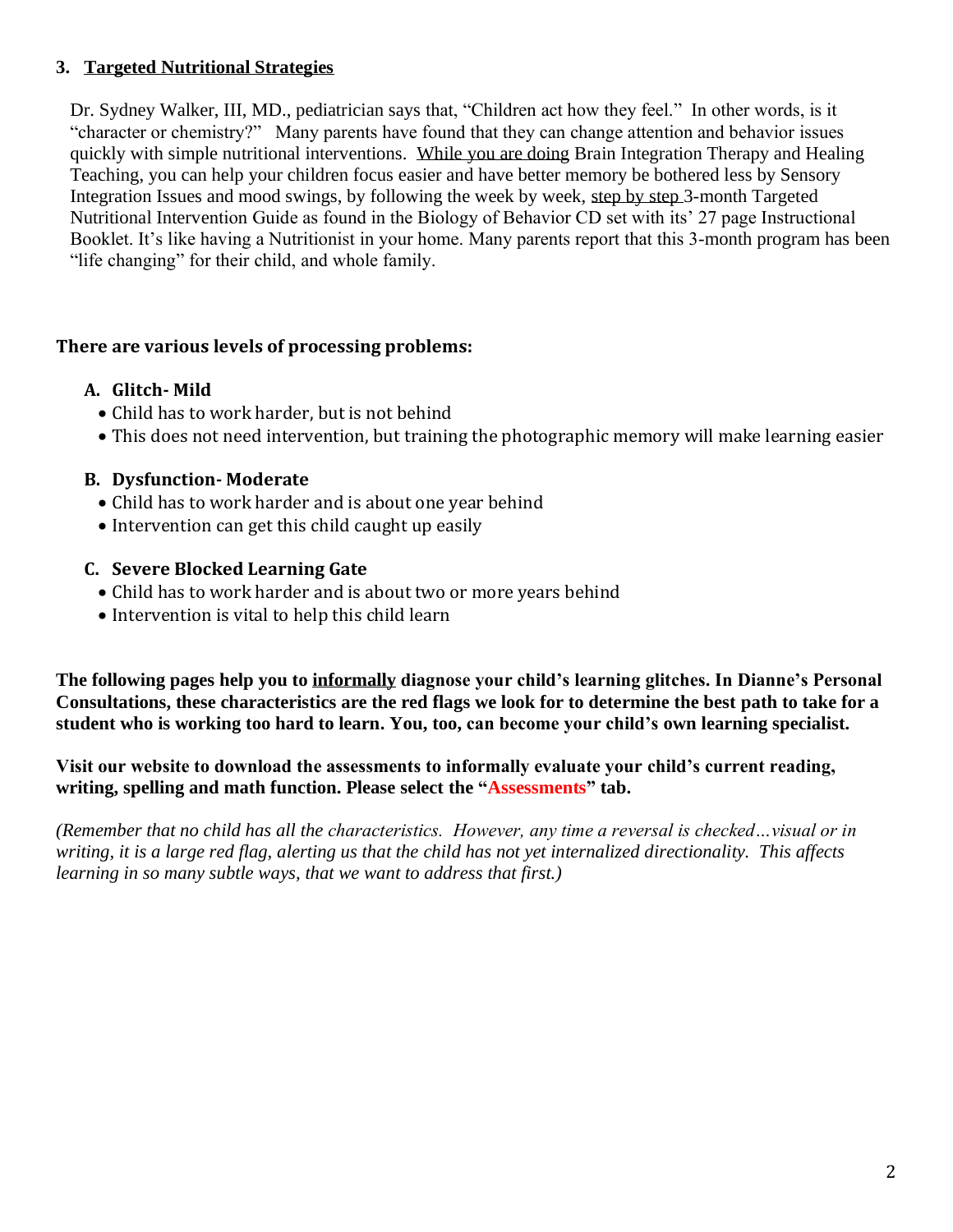| 1. Visual Processing Gate                                | <b>Check if your</b><br>student has this<br>difficulty |
|----------------------------------------------------------|--------------------------------------------------------|
| Reading reversals after age $7$ (on=no, was= saw, of=to) |                                                        |
| Behind level in reading (how behind?<br>years)           |                                                        |
| Oral Reading starts smooth, but becomes labored          |                                                        |
| Yawning shortly after reading begins                     |                                                        |
| Rubs eyes, blinks, watery eyes while reading             |                                                        |
| Skips small words and lines when reading                 |                                                        |
| Needs to use finger to track when older                  |                                                        |
| Oral reading has no fluency                              |                                                        |
| Visual Therapy recommended or already doing              |                                                        |

## **1. Brain Integration Therapy:**

Following the **Brain Integration Therapy Manual**, you will do an easy, specific daily eye exercise and the powerful once-a-week Visual Brain Training to train your child's eyes to work together as a team while reading. *(Many parents find this completely replaces, or reduces the need for vision therapy as binocularity, eye teaming and tracking are the issue).* If your child does not test behind in reading*,* but only has eye-tracking issues, you will only need to do the Brain Integration Therapy with him. **Colored reading transparencies** also help take the stress out of the visual system at first. The retina of the eye responds to a printed page better when given the popular supplement, DHA in the form of fish oil. This supplement takes about 6 weeks to see the effect. The most recommended amount is 500 mgs. of DHA.

#### **2. Healing Teaching:**

If your child is one or more years behind in reading level, it's best to teach them using the **Healing Teaching** method during daily reading instruction**.** If your child tests for reading below the 3rd grade reading level, you will make the most progress by following the **Daily Lesson Plans** as outlined in the Craft "Right Brain" Learning System **Reading Package** plus the **Craft Right Brain Readers**. This is exactly the lesson plan Dianne used in her Resource Room to get a minimum of a 2- year growth in reading…no matter how hard reading was for the student. This gets past the toughest case of Dyslexia. Resource Room teachers around the country, in addition to homeschooling parents and private tutors, find great success using these carefully engineered **Craft Right Brain Readers** that come with their own illustrated Sight Words with so many "memory hooks" that their students can read them and spell them immediately. The kids love this "zany" way to memorize sight words. Your child will do so well with the Right Brain Phonics Program (included in the package), too. What is the key to this reading program? No writing. No workbooks. No memorization. The built-in "memory hooks" are an awesome tool for learning phonics for a struggling reader. This will **replace** your present reading instruction curriculum…phonics, spelling, workbooks and student readers. The **Reading Package** includes all the materials, except for the Craft Right Brain Readers. After you have used the test to find your child's present reading level, then you will order the appropriate level reader. We call these books the "the boring little books that always work." This was just again recently proven when a 14 year- old young man with severe Dyslexia, who had been using a "tile" intensive phonics program, and gift of dyslexia method, still could not spell his name, but learned how to read using this entirely different approach. He went on to love reading. He traveled to Colorado from Minnesota to find this method. You don't have to travel so far!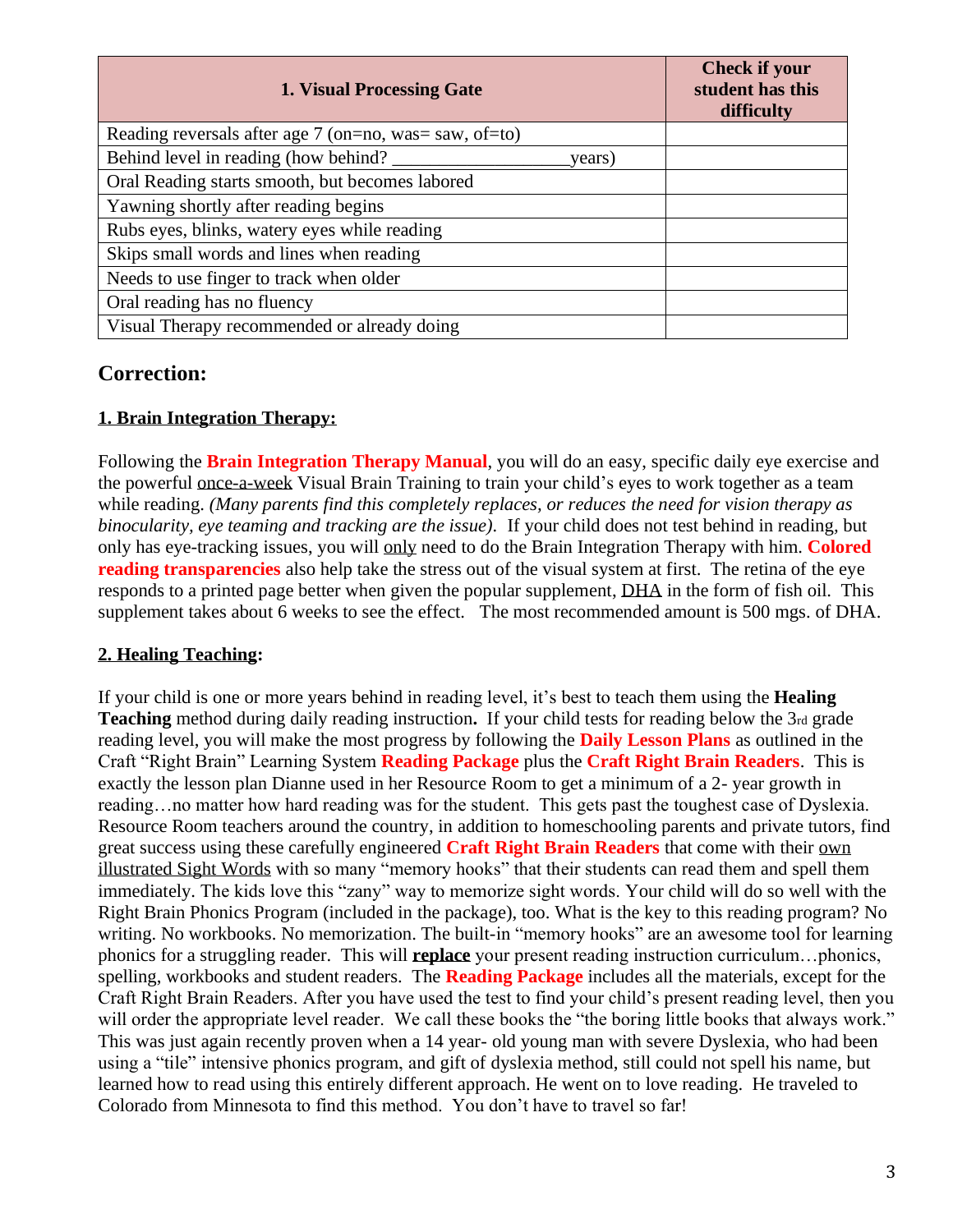If you have a struggling reader who tests at 3rd grade level, but still behind in reading, be sure to use the **Daily Lesson Plan for the Struggling Reader** and have your child use reading transparencies along with the all-important pre-reading step and daily decoding practice from a list with higher-level words. If this is your case, we will send you further information to access both the higher level words for decoding and the highly recommended 3rd grade readers that will continue to help your student become an independent reader soon.

## **3. Targeted Nutritional Interventions:**

If your child has had many ear infections or other need for antibiotics in early life, or is a "carbovore" (craves carbs), has melt downs, is moody, or has been diagnosed with Dyslexia, Dyspraxia, Sensory Processing Dysfunction, Autism or Asperger's, check out the **Biology of Behavior Nutritional Protocol** to learn more about the chemistry upset, and the easy nutritional interventions that can make all the world of difference in your child's learning day.

Visit our website, www.diannecraft.org to download the Craft Right Brain Reader Placement Test and Free Daily Lesson Plan for the Struggling Reader. To obtain the Daily Lesson Plan for the Struggling Reader who is reading at or above the 3rd grade level, please email us for a modified daily lesson plan using our recommended programs.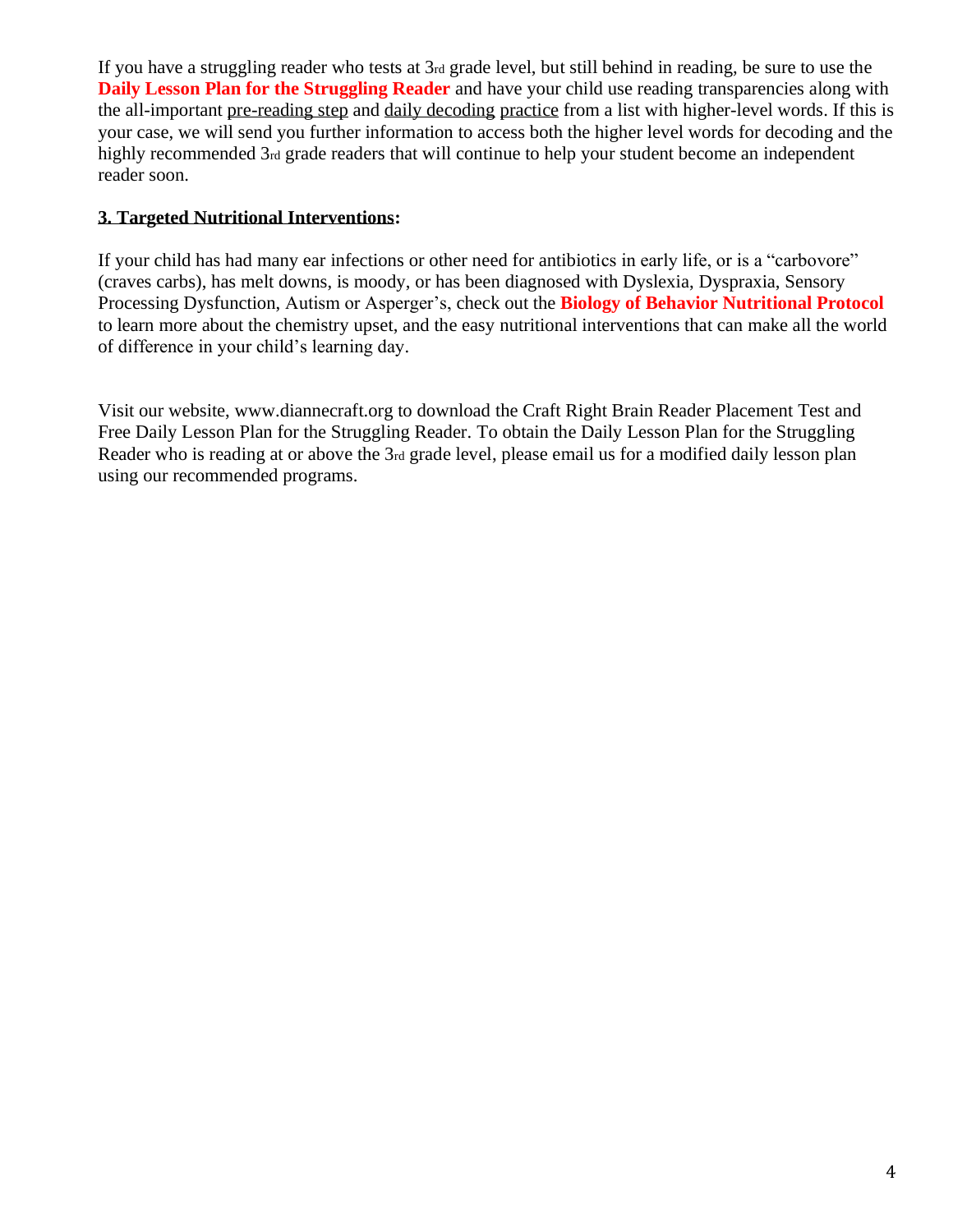| 2. Visual/Motor (Writing) Gate                             | <b>Check if your</b><br>student has this<br>difficulty |
|------------------------------------------------------------|--------------------------------------------------------|
| Frequent or occasional reversals in letters & numbers      |                                                        |
| Poor spacing in writing                                    |                                                        |
| Difficulty lining up numbers in math                       |                                                        |
| Writing is slow and laborious                              |                                                        |
| Tells great stories, but writes very little                |                                                        |
| Does all math problems mentally to avoid writing down      |                                                        |
| Writing looks sloppy-considered lazy, sloppy & unmotivated |                                                        |
| Can do "journaling", but can't write a paragraph           |                                                        |
| HATES TO WRITE- groans & complains.                        |                                                        |
| Doesn't finish <i>any</i> written work (any subject)       |                                                        |
| Switches hands or feet for activities                      |                                                        |
| Copies poorly from book or board                           |                                                        |

## **1. Brain Integration Therapy:**

This is the most dramatic learning gate to correct. When you remove the block between the child's "head and hand" you see so many parts of schoolwork become easier, including all writing! (Reversals gone; note-taking during lectures easy; able to learn spelling words by writing them; being able to "think and write" at the same time; motor skills like basketball, riding a bike, and catching a ball are impacted also.) To correct this blocked learning gate, you will do a daily exercise and once-a-week Writing Brain Training. The powerful midline exercise, the Writing Eight Exercise was developed and refined for many years. It does an amazing job at getting rid of Dysgraphia or dysgraphic-like symptoms and giving your student an internal gyroscope to make all visual/motor and spatial activities easier and automatic. You will find the instructions for this all-important writing eight exercise and writing brain training in the **Brain Integration Therapy Manual** or the **Dysgraphia Package**. Be sure to only get the Dysgraphia Package if this is the only gate your child has blocked. To also watch a demonstration on how to do this amazingly effective exercise with students of all ages and with a group while following the steps in the Brain Integration Therapy Manual, purchase our **"Smart Kids Who Hate to Write" Demonstration DVD.** Dysgraphia is the most commonly underdiagnosed learning disability that our gifted kids have. Most of our "2-xers" (twice exceptional) children have this undiagnosed dysgraphia or dysgraphic-like symptoms. No need for outside therapy to get rid of this problem. You can do it yourself at home, inexpensively.

#### **2. Healing Teaching:**

If your child struggles with writing, change your whole method of teaching writing while you use Brain Integration Therapy to get rid of dysgraphia-like symptoms. The "**Craft Right Brain Webbing'** uses a whole new technique to take the frustration out of writing and help your child get his thoughts from head to hand. After a year of using this method, a student can easily move on to more classical writing programs. Dianne has created a DVD that teaches you how she used this method to teach writing to her Resource Room students who had to work too hard to learn. In the DVD, she shows you step by step how to work with a white board, and lead even the most incalcitrant child or teen become a writer. She shows you how to work with a total "non-writer" all the way to eighth graders. Her students would always ask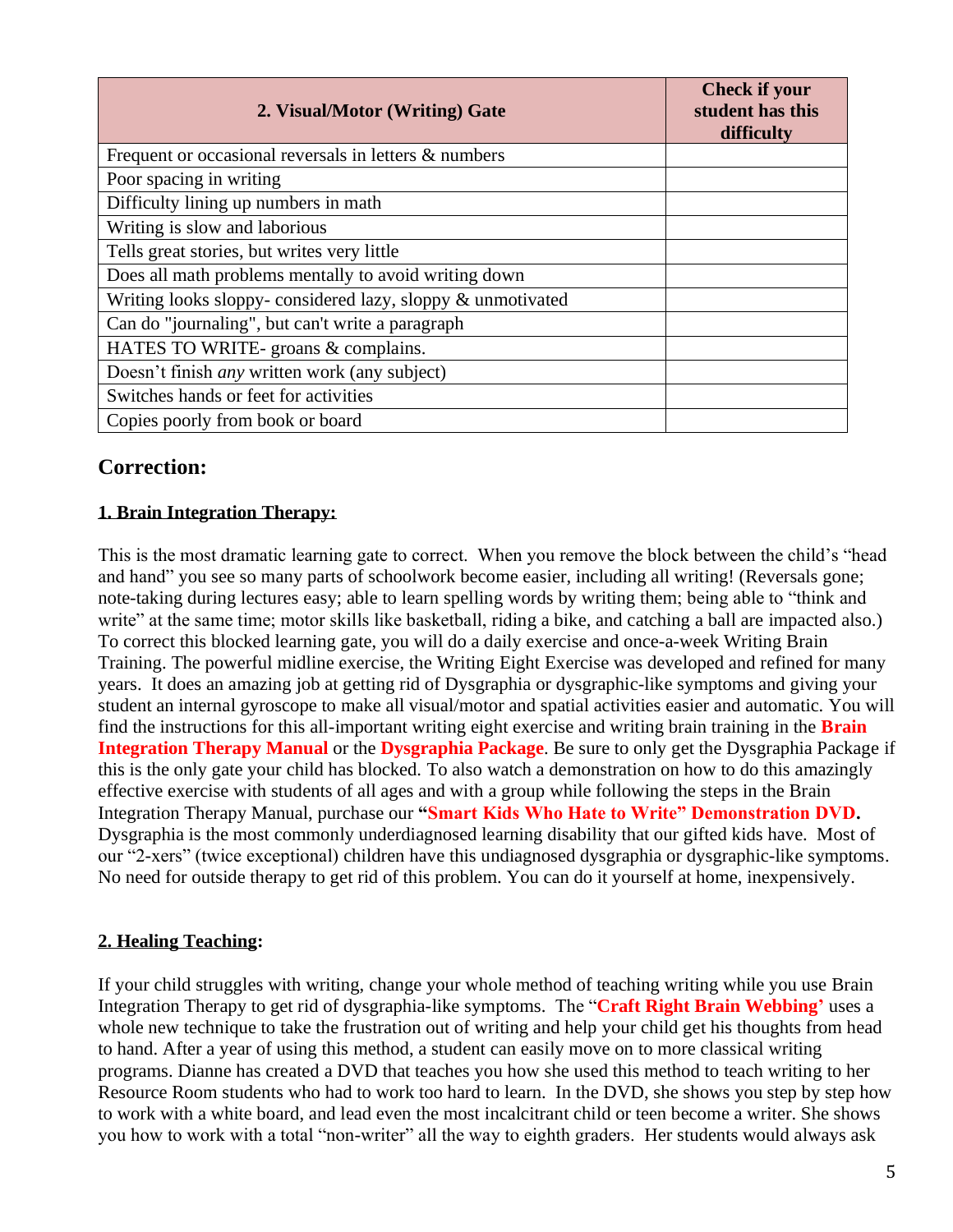her if today was "writing day" because they loved the process. She will show you her "zany corrections" to grade their papers, which makes them want to write more the next day! You can purchase this inexpensive **"Right Brain Paragraph & Composition Writing" DVD** to learn this successful and easy writing method and follow along with the enclosed instructional booklet. For the combination of brain Integration Therapy and Healing Teaching to remediate a child's writing, check out our Dysgraphia Package. This is what Dianne used for her entire Writing Language Arts Curriculum for a year. It includes Right Brain Paragraph and Composition Writing; Right Brain Spelling emphasizing the child's photographic memory; the powerful Writing Eight Exercise to remove the block between head and hand; and Right Brain Vocabulary using Vocabulary Cartoons.

If dysgraphia-like symptoms are also making spelling difficult for your child, train their photographic memory to spell big words forwards and backwards in one teaching session. Purchase our **"Teaching the Right Brain Child" DVD** (with study guide) and our **Dolch Sight Word Cards** (Pre-Primer through 3rd grade).

1. **Targeted Nutrition:** Check out the **Biology of Behavior Nutritional Protocol** to learn more about the chemistry behind dysgraphia and a blocked visual/spatial system. Nutritional deficiencies can be a major contributing factor to a child's learning struggles. Even small nutritional changes can get a student feeling good and improve their ability to retain information they are learning. You can work at getting at the root of these issues through the all-important Nutritional Interventions.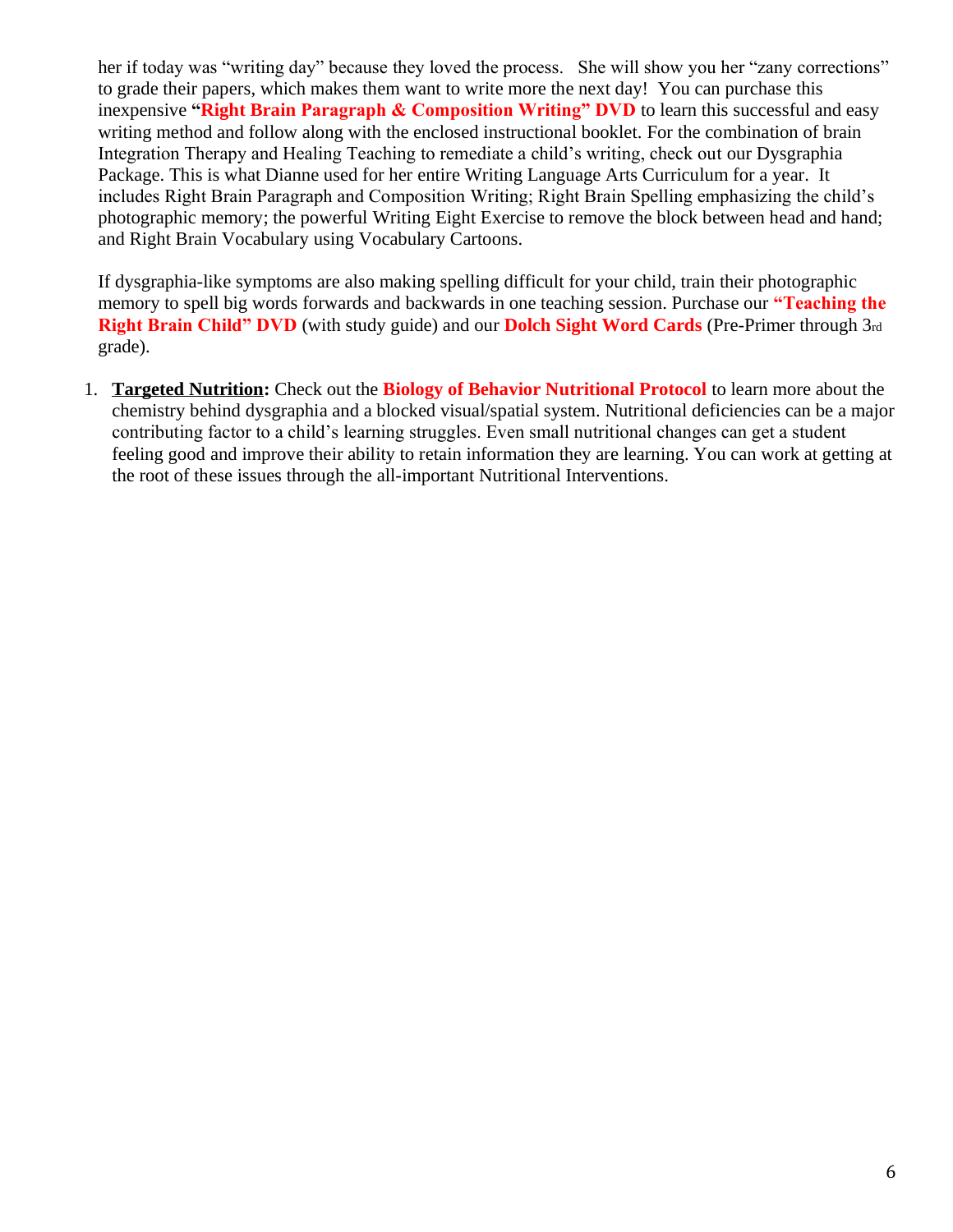| <b>3. Auditory Processing Gate</b>                                      | <b>Check if your</b><br>student has this<br>difficulty |
|-------------------------------------------------------------------------|--------------------------------------------------------|
| Phonics sounds & rules don't stick (you're on your 3rd phonics program) |                                                        |
| Sounds out same word over and over in a story                           |                                                        |
| Sight words are hard to memorize (Sounds out all words "what, many")    |                                                        |
| Easily misunderstands verbal information                                |                                                        |
| Guesses at long words                                                   |                                                        |
| Can't remember multiplication facts                                     |                                                        |
| Difficulty saying months in order                                       |                                                        |
| Delayed Speech                                                          |                                                        |
| <b>Articulation</b> issues                                              |                                                        |
| Difficulty sequencing events or stories orally                          |                                                        |
| Difficulty remembering names of distant family members or animals       |                                                        |
| Can't "sound out" words easily                                          |                                                        |
| Poor Reading Comprehension                                              |                                                        |
| Poor working memory                                                     |                                                        |

## **1. Brain Integration Therapy:**

The Auditory Processing Gate is the most involved of all the learning gates. When a child struggles with an Auditory Processing Glitch (or learning disability), many things in life become hard, besides just learning. Even following instructions from a coach, misunderstanding verbal directions can all be problematic. In all my years of working with children with Auditory Processing Glitches, I have never seen anything work as well as Brain Integration Therapy. It is like we can be "miniature mechanics", going in and re-connecting each channel, one by one. We call this our "Auditory Glitch Removal System" and it is truly remarkable. As you will see in the **Brain Integration Therapy manual**, there are 10 main Auditory Processing Channels. As your child's specialist at home, you will find an easy checklist that will help you identify which of those channels are blocked for your child right now, making learning harder. A child with dyslexia, for example, has most of the channels blocked. Others may have fewer channels blocked. But the beauty is, that we can be "channel restorers". You will see remarkable results, particularly if you pair this with the Healing Teaching method of showing them how to use their powerful right brain hemisphere.

#### **2. Healing Teaching:**

Children and teens with an Auditory Processing Problem become easily overwhelmed by all the auditory input in a classroom, or using the lecture method. Unfortunately, video learning is often filled with "words" for them to process quickly. They become confused and fall behind when this occurs. Reading and learning from a text independently is also a very auditory teaching method. When a student reads, they need to "hear their voice in their head", which is an auditory input. Since this process takes so much more "Battery Energy", they soon become tired and don't finish the task, or finish it, but did not have the energy to comprehend or remember what they learned because of the energy needed to process this auditory teaching process.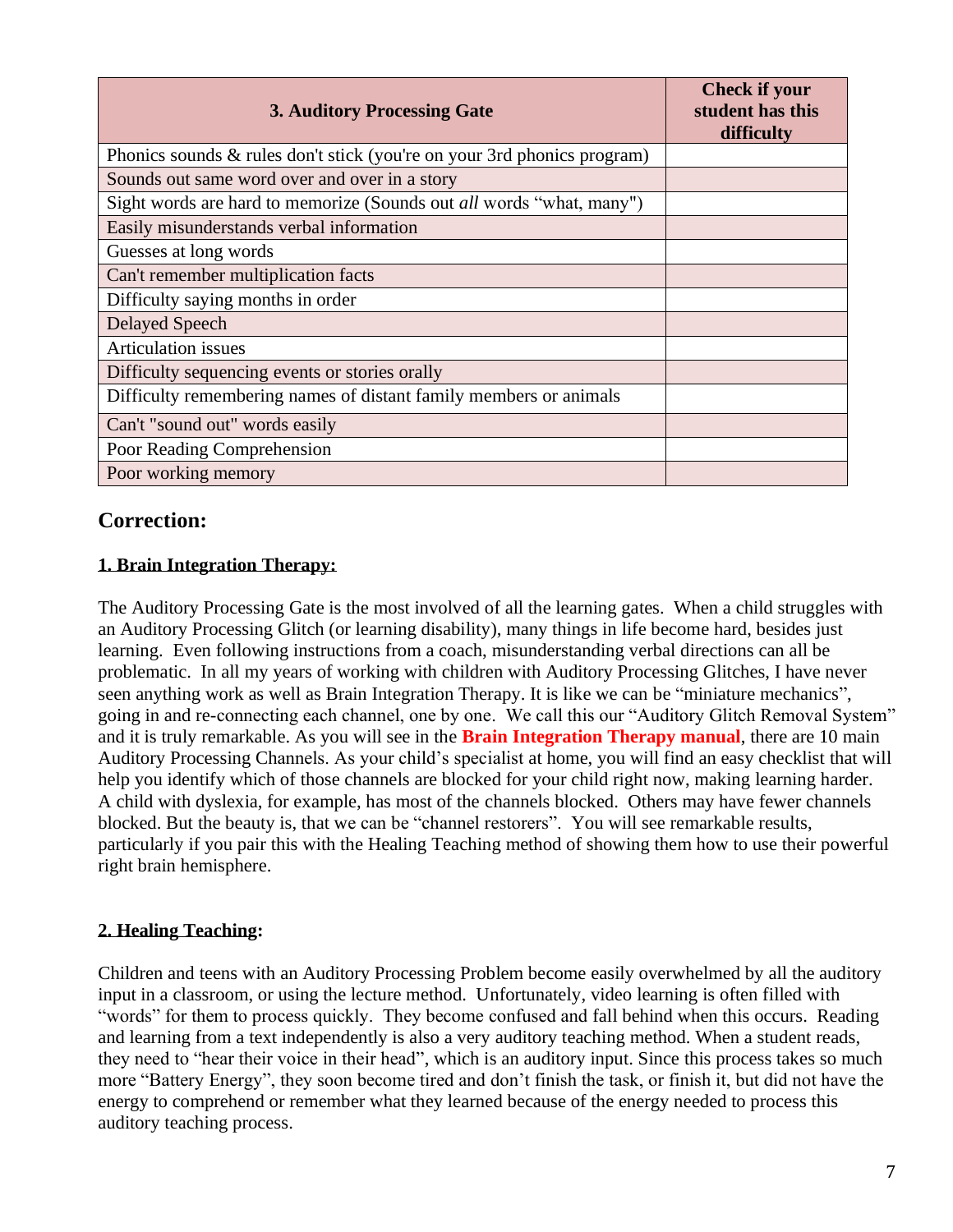We need to bypass these learning difficulties using a whole new method to make the "learning leaps" to get this child up to grade level. First, we must believe that this can be done. We do not need to just ask for or make accommodations or modifications. (For example, the typical method of working with a child who has great difficulty spelling is to "shorten the spelling list" required. While that may seem like a kind thing to do, we actually are guaranteeing that they will always be poor spellers because they will not learn the words that others are learning. In our "Healing Teaching" approach, we use Right Brain Methods for spelling. We actually ask for the "Bonus Words" along with the regular spelling test. Then, we "jazz up" the letters in the word they misspelled, adding story and emotion. In no time they find they can spell all words forwards and backwards using this method. They are the top spellers. We see this all the time. Our college students tell us they love this technique and use it always in their courses.

We love Healing Teaching methods for our kids with Auditory Processing Problems. They learn so quickly when we use **Right Brain Phonics**, and all the other Right Brain Reading methods that we have. These methods work so well for math (yes, they can actually like math, using their photographic memory).

You may find that the **Foundational Package** would be your best purchase to replace the current curriculum you are using, if your child is struggling in all areas of learning: reading; writing; spelling; math. This **Foundational Package** (which is very inexpensive for any corrective, remedial program),includes the **Reading Package** plus the **Dysgraphia Package**, (entire writing/spelling/handwriting curriculum) and **Right Brain Math Strategies** and the **Biology of Behavior 3 month nutritional protocol**. It's a bargain. We have email interaction with all our parents who are using our programs. We'll keep you successful as your year goes on.

If your child is 1 or more years behind in his reading level, it's best to implement **Healing Teaching.** If your student (s) reads at a 3rd grade level or below, use the Dianne Craft "Right Brain" Learning System **Reading Package** and **Craft Right Brain Readers Package**. The Reading Package includes all the materials, except for the Craft Right Brain Readers, in the **Daily Lesson Plan for the Struggling Reader**. To also address math problems that may result for auditory processing issues, you may also greatly benefit from the **Foundational Package**, which includes the entire Reading Package with additional product for math and writing.

If your child reads above the 3rd grade level, be sure to read through the Daily Lesson Plan for the Struggling Reader and have your child use **reading transparencies** along with the all-important prereading step and decoding from a list with higher-level words.

**3. Targeted Nutrition:** If your child has had ear infections or is speech delayed or has been diagnosed with APD, check out the **Biology of Behavior Nutritional Protocol** to learn more about the importance of essential fatty acids and other oils that greatly improve auditory processing in children, teens and adults. For example: the cilia (tiny hairs) of the ear needs Vitamin A to process sounds correctly. The fatty acid, lecithin, creates the neurotransmitter, acetylcholine which is called the "auditory memory" neurotransmitter. This helps so much with word recall. Many children who have articulation issues have an undiagnosed, hidden dairy allergy. They describe it like "hearing under water". When dairy is replaced with alternatives, often the child can hear sounds more clearly, and articulation subsequently improves. There are so many ways to make learning easier for our children and teens.